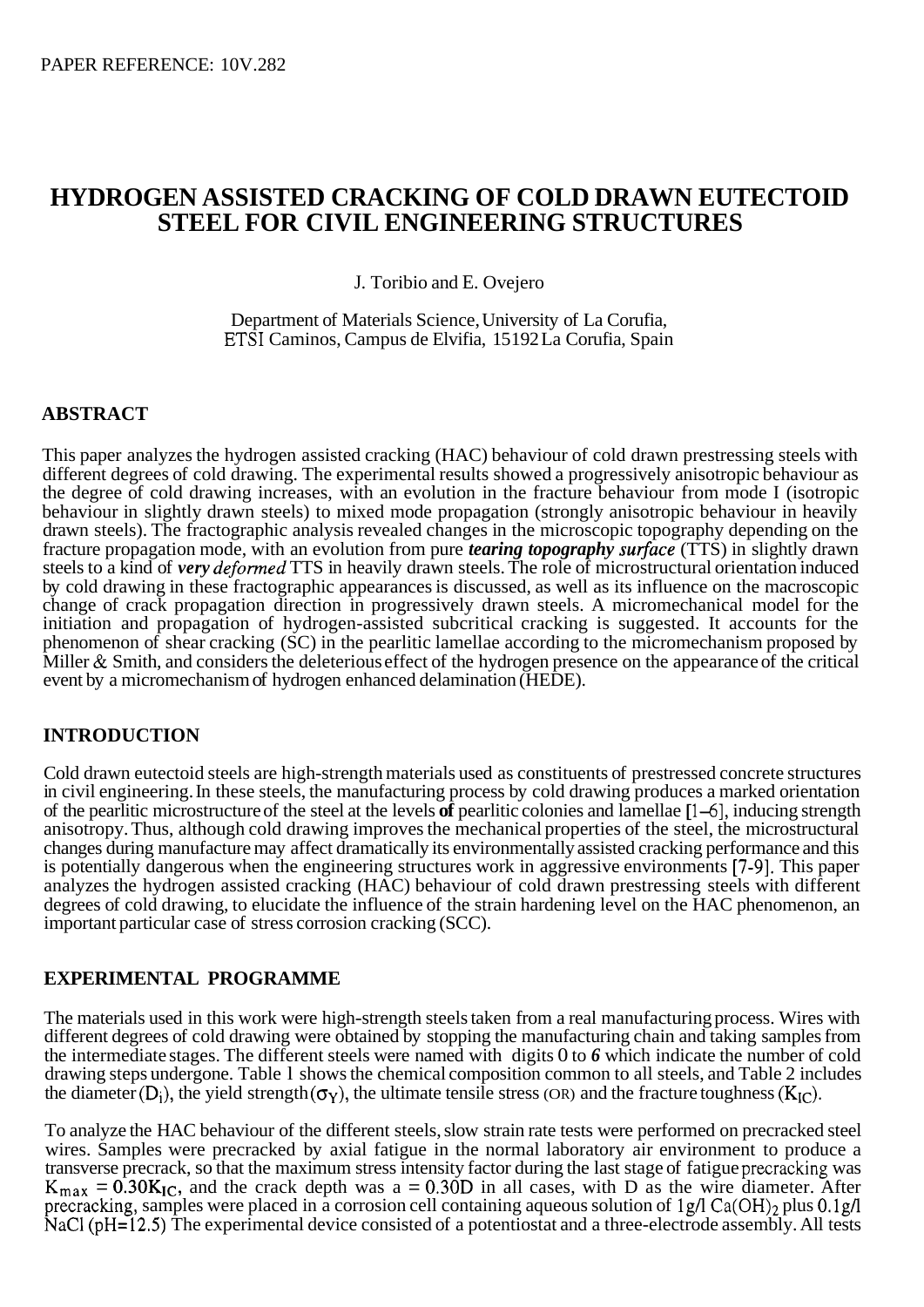<span id="page-1-0"></span>were conducted under potentiostatic control at  $-1200 \,\text{mV}$  vs. SCE at which the SCC mechanism is HAC [9]. The applied displacement rate in axial direction was constant during each test and proportional to each wire diameter:  $1.7 \times 10^{-3}$  mm/min for steel 6 and  $3.0 \times 10^{-3}$  mm/min for steel 0.

| .<br>CHEMICAL COMPOSITION (wt %) OF THE STEELS |      |      |       |       |       |       |       |  |  |  |  |
|------------------------------------------------|------|------|-------|-------|-------|-------|-------|--|--|--|--|
| $\mathcal{C}_{\mathcal{C}}$                    | Mn   | Si   | P     | S.    | Cr    |       | Al    |  |  |  |  |
| 0.80                                           | 0.69 | 0.23 | 0.012 | 0.009 | 0.265 | 0.060 | 0.004 |  |  |  |  |

TARI F 1

TABLE 2 DIAMETER REDUCTION AND MECHANICAL PROPERTIES OF THE STEELS

| <b>Steel</b>                                                                        |                                 |                                 |                                |                                |                                 |                                 |                                 |
|-------------------------------------------------------------------------------------|---------------------------------|---------------------------------|--------------------------------|--------------------------------|---------------------------------|---------------------------------|---------------------------------|
| $D_i$ (mm)<br>$\sigma_Y(GPa)$<br>$\sigma_R(GPa)$<br>$K_{IC}$ (MPam <sup>1/2</sup> ) | 12.00<br>0.686<br>1.175<br>60.1 | 10.80<br>1.100<br>1.294<br>61.2 | 9.75<br>1.157<br>1.347<br>70.0 | 8.90<br>1.212<br>1.509<br>74.4 | 8.15<br>1.239<br>1.521<br>110.1 | 7.50<br>1.271<br>1.526<br>106.5 | 7.00<br>1.506<br>1.762<br>107.9 |

### **EXPERIMENTAL RESULTS**

In Fig. 1 a plot is given of the time to final fracture in the tests, as well as the susceptibility of the different steels to HAC, evaluated as the ratio of the fracture load in the HAC test  $F_{HAC}$  to the fracture load in air  $F_0$ . The results show no clear trend in the matter of susceptibility to HAC as a function of the degree of cold drawing (expressed by the ratio  $D_i/D_0$ ), i.e., no significant improvement is detected in the fracture resistance of the steels as a consequence of the cold drawing process when the environmental mechanism is hydrogen embrittlement. However, a certain drawing-induced increase of time to failure seems to exist, *so* the steel performance is slightly better in the cold drawn prestressing steel wire than in the hot rolled bar.



**Figure 1:** Fracture load in HAC conditions ( $F_{HAC}$ ) divided by the fracture load in air ( $F_0$ ) and time to fracture in the environment-sensitive cracking tests  $(t_{HAC})$ .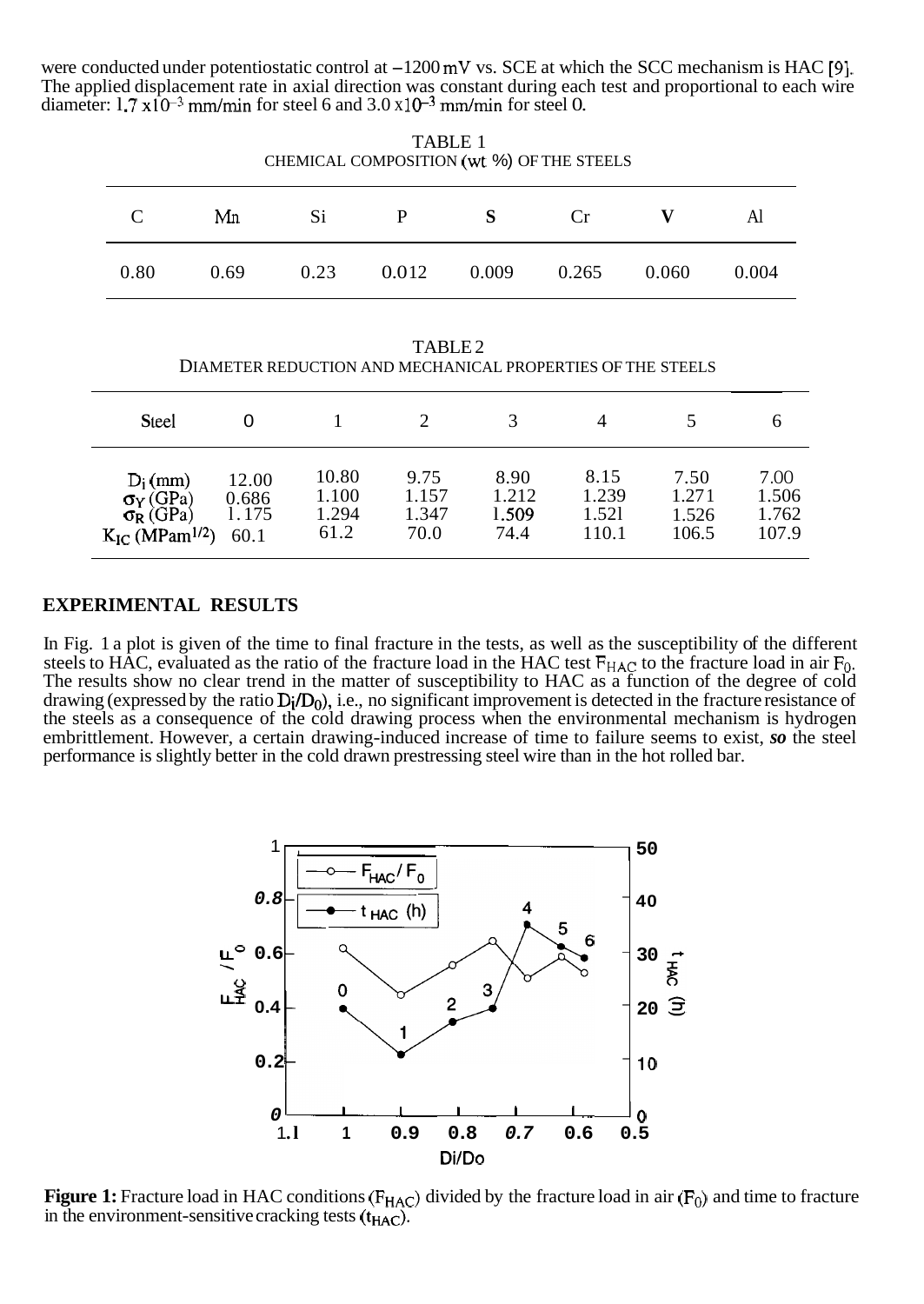Fig. 2 shows the evolution of the fracture profile in HAC as the degree of cold drawing increases. In the first steps of cold drawing (specimens 0 and 1) the crack growth develops in mode I in both fatigue precracking and HAC. In steels 2 and 3 there is a slight deflection in the hydrogen-assisted crack. For the most heavily drawn specimens (4 to 6) the crack deflection takes place suddenly after the fatigue precrack and the deviation angle is even higher. In these last stages of cold drawing, not only crack deflection but also crack branching is observed just after the fatigue precrack tip, i.e., there are two pre-damage directions (crack *embryos),* only one of which becomes the final fracture path. A mode **I** propagation distance associated with subcritical crack growth by HAC appears only in the first stages of cold drawing, since in heavily drawn steels crack deflection takes place just at the fatigue precrack and thus the mode I propagation distance is zero.



**Figure 2:** Fracture profile of the different steels in the HAC tests.

### **FRACTURE MECHANICS APPROACH**

A fracture mechanics approach is presented in this section to evaluate a *characteristic* (or *critical)* stress intensity factor associated with the *transition* from the subcritical regime of HAC to the critical regime of environmentally unassisted fracture by cleavage. This *transition stress intensity factor* is a fundamental issue in engineering design against environmentally assisted fracture. To obtain it, an expression is required of the stress intensity factor  $K_1$  for the geometry and loading mode under consideration: a cylinder in tension with an edge crack perpendicular to the tensile loading direction. The following expression [10] was used:

$$
K_{I} = M(\xi) \sigma \sqrt{\pi a}
$$
 (1)

where  $\sigma$  is the remote axial stress, *a* the crack depth and  $M(\xi)$  a dimensionless function given by:

$$
M(\xi) = (0.473 - 3.286\xi + 14.797\xi^2)^{1/2} (\xi - \xi^2)^{-1/4}
$$
 (2)

where  $\xi$  is the ratio  $\alpha/D$  of the crack depth to the sample diameter. This function comes from the computation where  $\xi$  is the ratio  $\alpha/D$  of the crack depth to the sample diameter. This function comes from the computation  $-$ by the compliance method  $-$  of the global energy release rate in the considered geometry and loading mo

This approach is only valid to establish quantitative relationships in slightly drawn steels in which the fracture process develops in mode I in the subcritical and critical regimes. The crack deflection which takes place in heavily drawn steels produces a mixed mode stress state (with an important mode **I1** component) so that the computation of stress intensity factors is an extremely difficult task out of the scope of this paper, since there is not only  $K_I$  but also  $K_{II}$  during the subcritical crack growth.

The transition stress intensity factor  $K_{HAC}$  for HAC may be calculated as follows:

$$
K_{HAC} = M (a_{fat} + x_{HAC}) \sigma_{HAC} \sqrt{\pi (a_{fat} + x_{HAC})}
$$
 (3)

where  $a_{fat}$  is the fatigue precrack (that existing at the beginning of the HAC test),  $x_{HAC}$  the depth of subcritical crack growth by HAC in mode I, and  $\sigma_{HAC}$  the remote stress at the critical instant of the HAC tests (maximum value), i.e.,  $\sigma_{HAC} = 4F_{HAC}/\pi D^2$ ,  $F_{HAC}$  given in Fig. 1.

The ratio  $K_{HAC}/K_{IC}$  (where  $K_{IC}$  is the fracture toughness, cf. Table 2) allows a fracture mechanics evaluation of the HAC susceptibility of each steel. Fig. **3** shows such a susceptibility as a function of the degree of cold drawing  $D_i/D_0$ . A remarkable decrease of fracture resistance of the steels in cathodic conditions is observed, since the critical stress intensity factor in hydrogen is clearly lower than the fracture toughness of the steels in air, i.e., in the absence of any aggressive environment.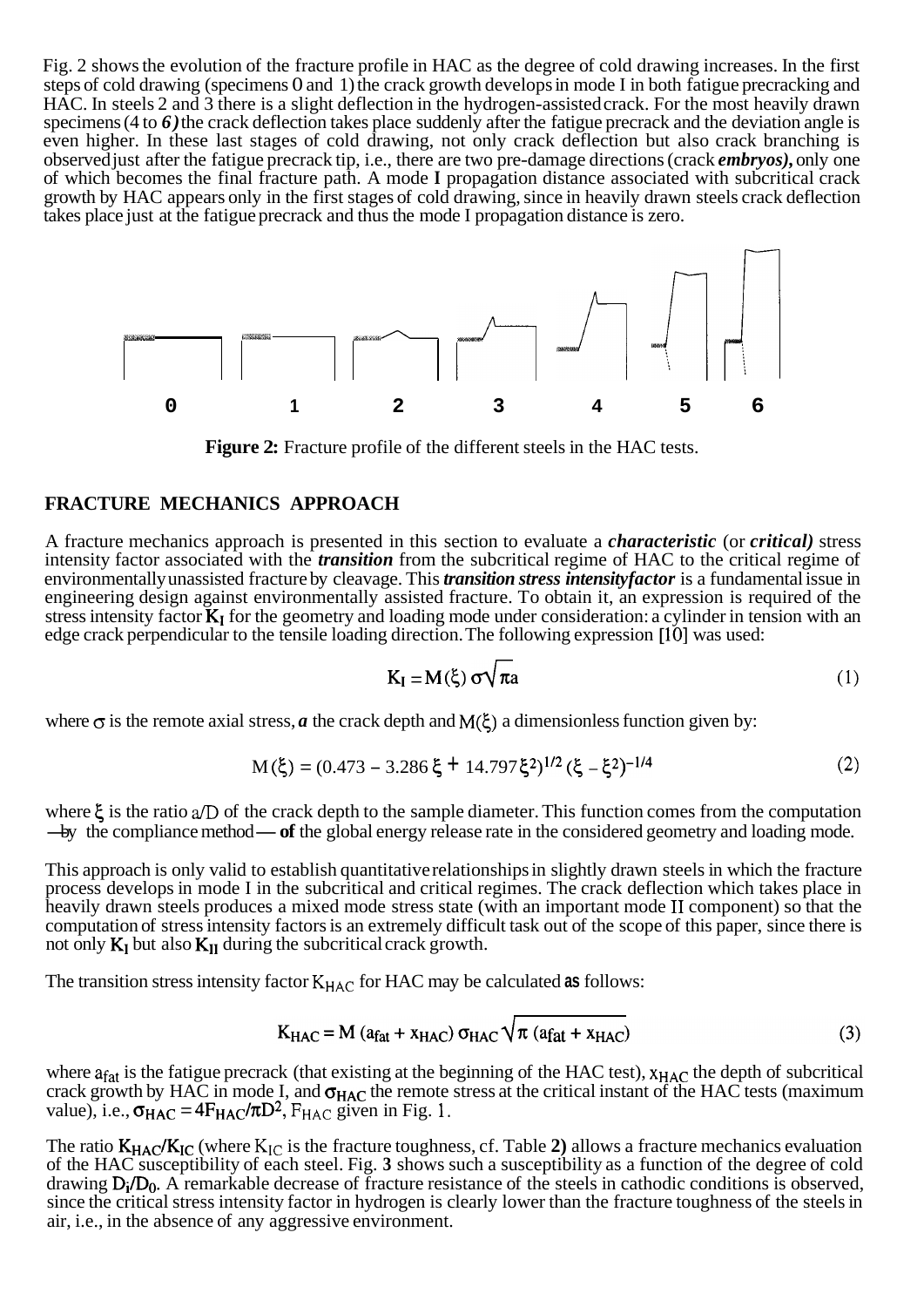

**Figure 3:** Susceptibility of slightly drawn steels to **HAC,** evaluated as the ratio of the critical stress intensity factor in **HAC K<sub>HAC</sub>** to the fracture toughness in air  $K_{IC}$ , as a function of the degree of cold drawing  $D_i/D_0$ .

### **FRACTOGRAPHIC ANALYSIS**

#### *Macroscopic Appearance of the Fracture Surfaces*

**As** shown in the fracture profiles given in Fig. **2,** the fracture behaviour in conditions of **HAC** is increasingly anisotropic with cold drawing. Fig. **4** gives the definition of parameters which quantify the evolution with cold drawing of the macroscopic crack path.



**Figure 4:** Definition of geometric parameters of the macroscopic crack path: (a) subcritical mode I propagation distance in slightly drawn steels 0 and 1; (b) crack growth distances and deflection angle in heavily drawn steels **2** to 6; *a* is the fatigue crack depth.

The evolution with cold drawing of the measured geometric parameters associated with the macroscopic crack path are given in Figs. *5* and 6 which show an increasingly anisotropic trend, i.e., the crack deflection angle **0,**  the propagation step height h and the mode  $II$  crack growth length  $L_{II}$  increase with cold drawing.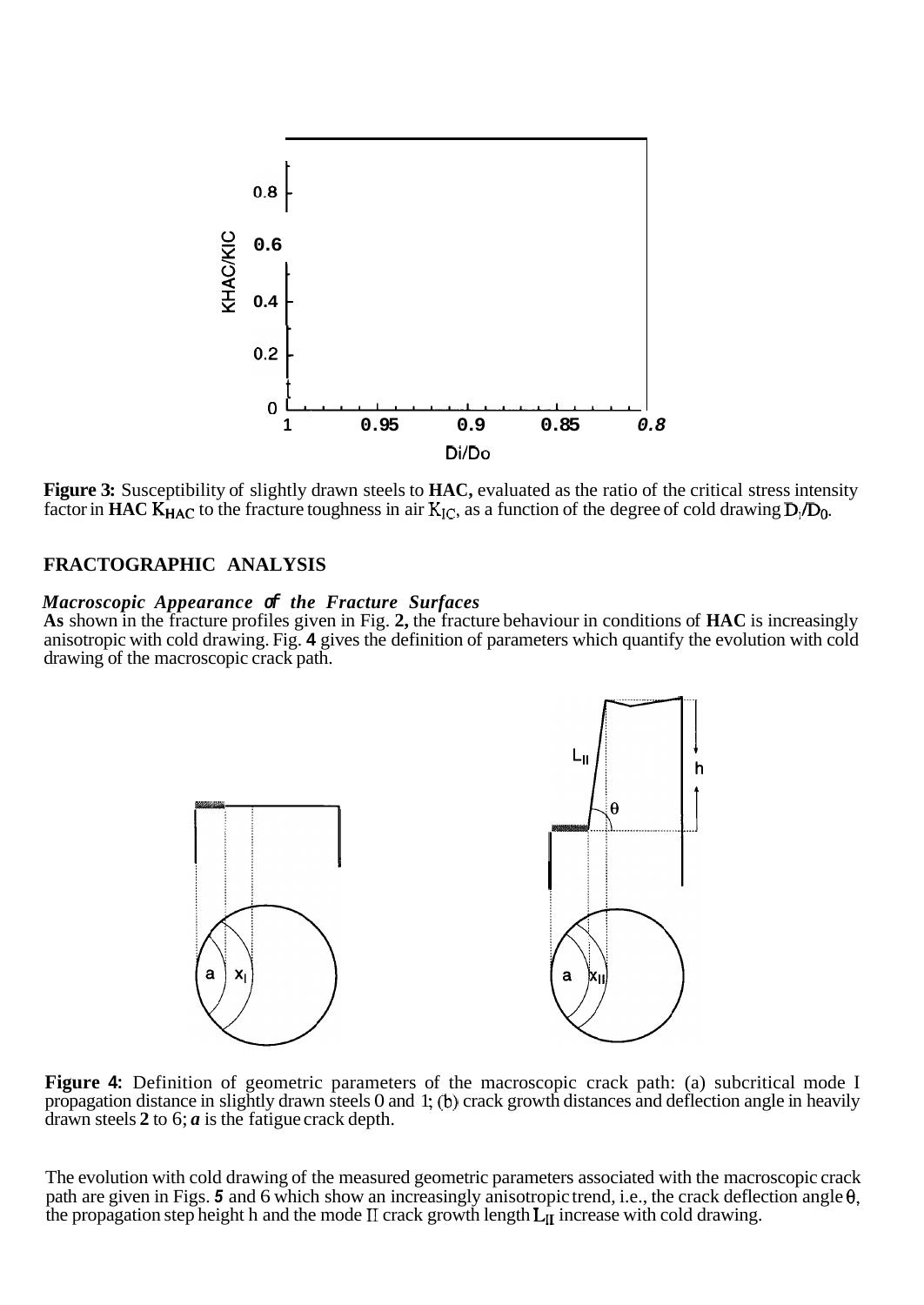

**Figure** *5:* Crack deflection angle **8** and propagation step height h (cf. Fig. 4).



**Figure 6:** Subcritical crack propagation distances (cf. Fig. 4).

#### *Microscopic Modes of Fracture*

**A** fractographic analysis by scanning electron microscopy **(SEM)** was carried out on the fracture surfaces to elucidate the microscopic modes of fracture. Figs. 7 and **8** offer respectively the microscopic topographies for **a** slightly drawn steel (number 1 which has undergone only one step of cold drawing) and for a heavily drawn steel (number 5 which has suffered five steps of cold drawing).

In slightly drawn steel 1 (Fig. 7) there is a subcritical crack growth in mode I by *tearing topography surface* **(TTS,** cf. [ 11-15]) before the unstable cleavage-like propagation associated with mechanical final fracture. This special microscopic fracture mode is undoubtedly associated with hydrogen-assisted micro-damage in steels with pearlitic microstructure  $[13-15]$ .

In heavily drawn steel 5 (Fig. **S)** the microscopic fracture mode is a kind of *very deformed* TTS, the deformation axis coincident with the cold drawing direction. This topography is produced as a consequence of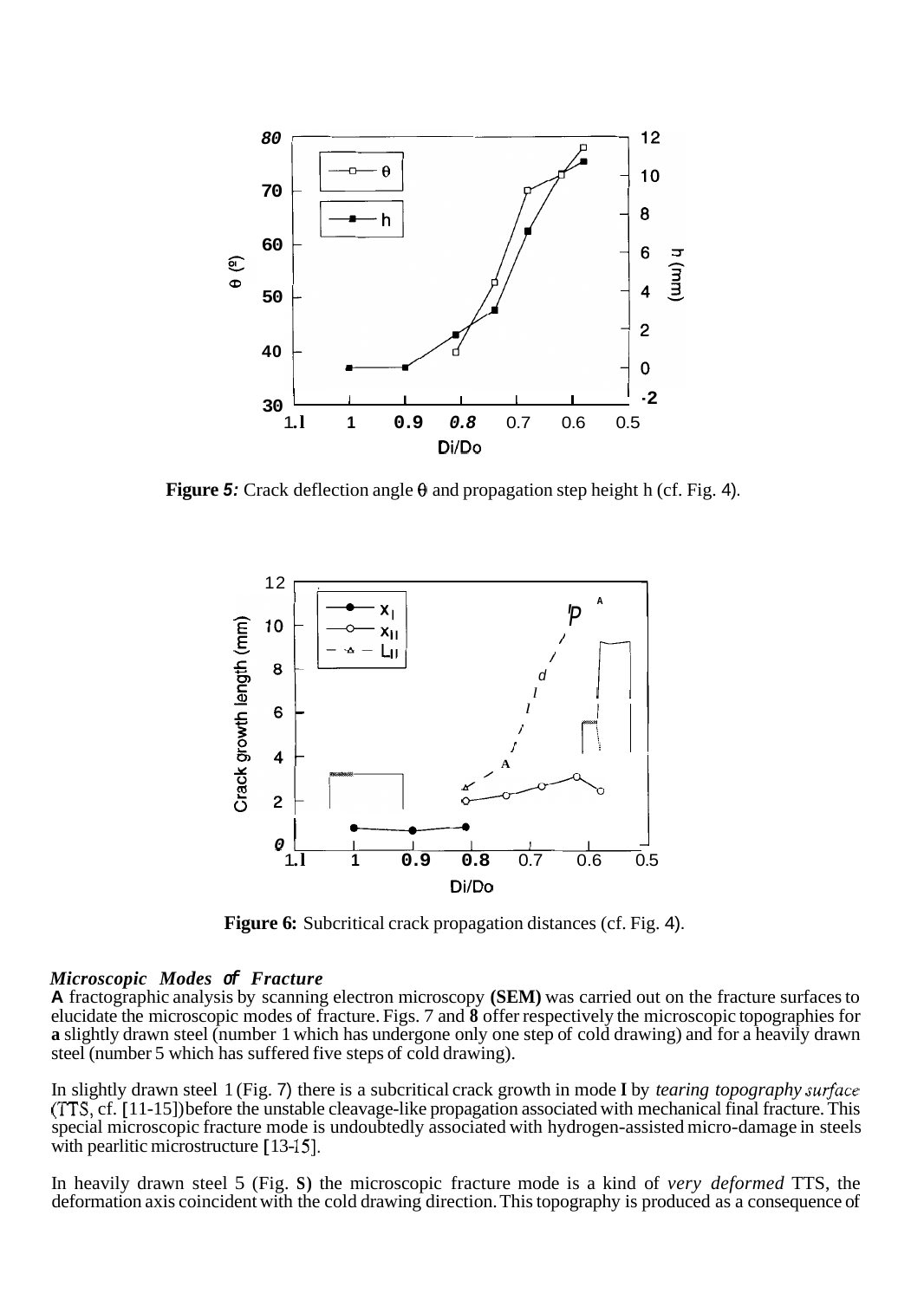the macroscopic crack deflection with mode **I1** propagation, i.e., as if a previous **TTS** mode had been strained by shear in its own fracture plane (quasi-parallel to the drawing axis).



**Figure 7:** Microscopic fracture mode in steel 1.

**Figure 8:** Microscopic fracture mode in steel 5.

# **MATERIALS SCIENCE APPROACH**

In this section a material science approach to the phenomenon of **HAC** in cold drawn eutectoid steel is provided in the form of relationship between the pearlitic microstructure and the macroscopic behaviour, in order to provide insight into the micromechanisms of **HAC** in these materials.

### *Relationship between Microstructure and Macroscopic HAC Behaviour*

Fig *9* plots the orientation angles of the two basic microstructural levels, namely the pearlitic colonies **[4]** and the pearlite lamellae *[6],* showing a progressive orientation of both microstructural units with cold drawing, as reflected by the evolution of their respective angles in Fig. 9: angle  $\alpha$  between the transverse axis of the wire and the major axis of the pearlite colony modelled as an ellipsoid; angle  $\alpha'$  between the transverse axis of the wire and the direction marked by the pearlite lamellae in the longitudinal metallographic section. Fig. 9 also shows the variation of the macroscopic crack parameters, the deflection angle  $\theta$  and the step height  $h$ , cf. Fig. 4. It is seen that the progressive microstructural orientation (at the two levels of colonies and lamellae) clearly<br>influences the angle and height of the fracture step (increasing with the degree of cold drawing). This s influences the angle and height of the fracture step (increasing with the degree of cold drawing). This suggests a direct consequence of the microstructural evolution towards an oriented arrangement.



**Figure 9:** Relationship between the microstructural orientation angles *a* and *a'* (pearlite colonies and lamellae) and the macroscopic crack parameters (deflection angle **8** and step height h) associated with **HAC.**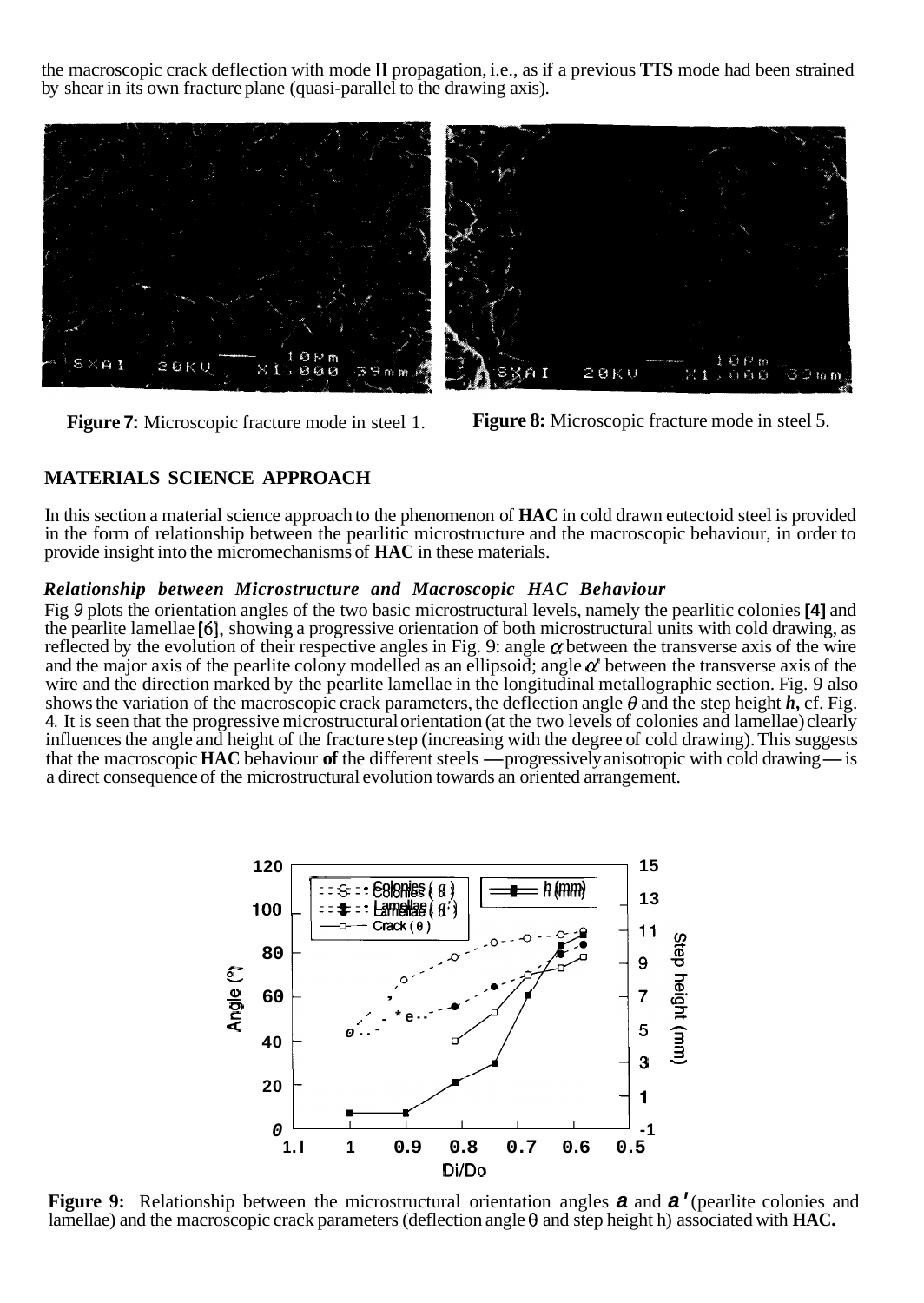### *Micromechanics of Hydrogen Assisted Cracking*

**A** micromechanical model may be proposed to account for the different degrees of cold drawing. It is based on two models proposed previously: (i) the model by Miller and Smith of fracture of pearlitic microstructure by shear cracking **(SC)** of the cementite lamellae [16]; (ii) the mechanism of hydrogen enhanced decohesion (HEDE), a term coined by Gerberich to describe a kind of microscopic fracture mode promoted by hydrogen [17]. For the case of a pearlitic microstructure it would be hydrogen enhanced delamination (or debonding) between two similar microstructural units (colonies or lamellae).

Fig. 10 illustrates the two operative micromechanisms in cold drawn pearlitic steels with certain degree of drawing. In Fig. 10a, it is seen that hydrogen penetration could be easier along the path opened by **SC** of the cementite lamellae. Fig. lob shows the mechanism of fracture by HEDE. **As** a consequence of the progressive microstructural orientation induced in the material by cold drawing, the micromechanism of fracture evolves form predominant **SC** in slightly drawn steels to predominant HEDE in heavily drawn steels.



**Figure 10:** Micromechanical model of **HAC** in steels with certain degree of drawing: (a) hydrogen diffusion in the pearlitic microstructure and penetration along the path opened by a Miller-Smith mechanism of shear cracking **(SC);** (b) fracture by hydrogen enhanced delamination or debonding (HEDE).

### **CONCLUSIONS**

Environmentally assisted cracking of cold drawn eutectoid steel for civil engineering structures was studied in the cathodic regime of hydrogen assisted cracking. The degree of cold drawing (or strain hardening level) was treated as a fundamental variable to analyze the phenomenon.

The resistance of the steel to hydrogen assisted cracking. The degree of cold drawing (or strain nationing ever) was<br>The resistance of the steel to hydrogen assisted cracking —measured in terms of critical load at the fail The resistance of the steel to hydrogen assisted cracking — measured in terms of critical load at the failure<br>instant— does *not* increase by cold drawing, i.e., manufacturing is not beneficial form this viewpoint.<br>However instant— does *not* increase by cold drawing, i.e., manufacturing is not beneficial form this viewpoint.<br>However, a certain drawing-induced increase of time to failure seems to exist.

**A** fracture mechanics approach to the phenomenon was formulated in terms of critical stress intensity factor at the transition from the hydrogen assisted cracking subcritical regime to the final mechanical fracture, showing that the factor  $K_{HAC}$  is clearly lower than the fracture toughness of the material in air.

The fractographic analysis demonstrated that the steels exhibit a progressively anisotropic behaviour as the degree of cold drawing increases, with crack deflection and mixed mode propagation in heavily drawn steels as a consequence of the very markedly oriented pearlitic microstructure.

In slightly drawn steels, the microscopic fracture mode resemble tearing topography surface in the subcritical fractured area related to environmentally assisted cracking. This microscopic fracture mode is associated with hydrogen-assisted micro-damage in pearlitic microstructures.